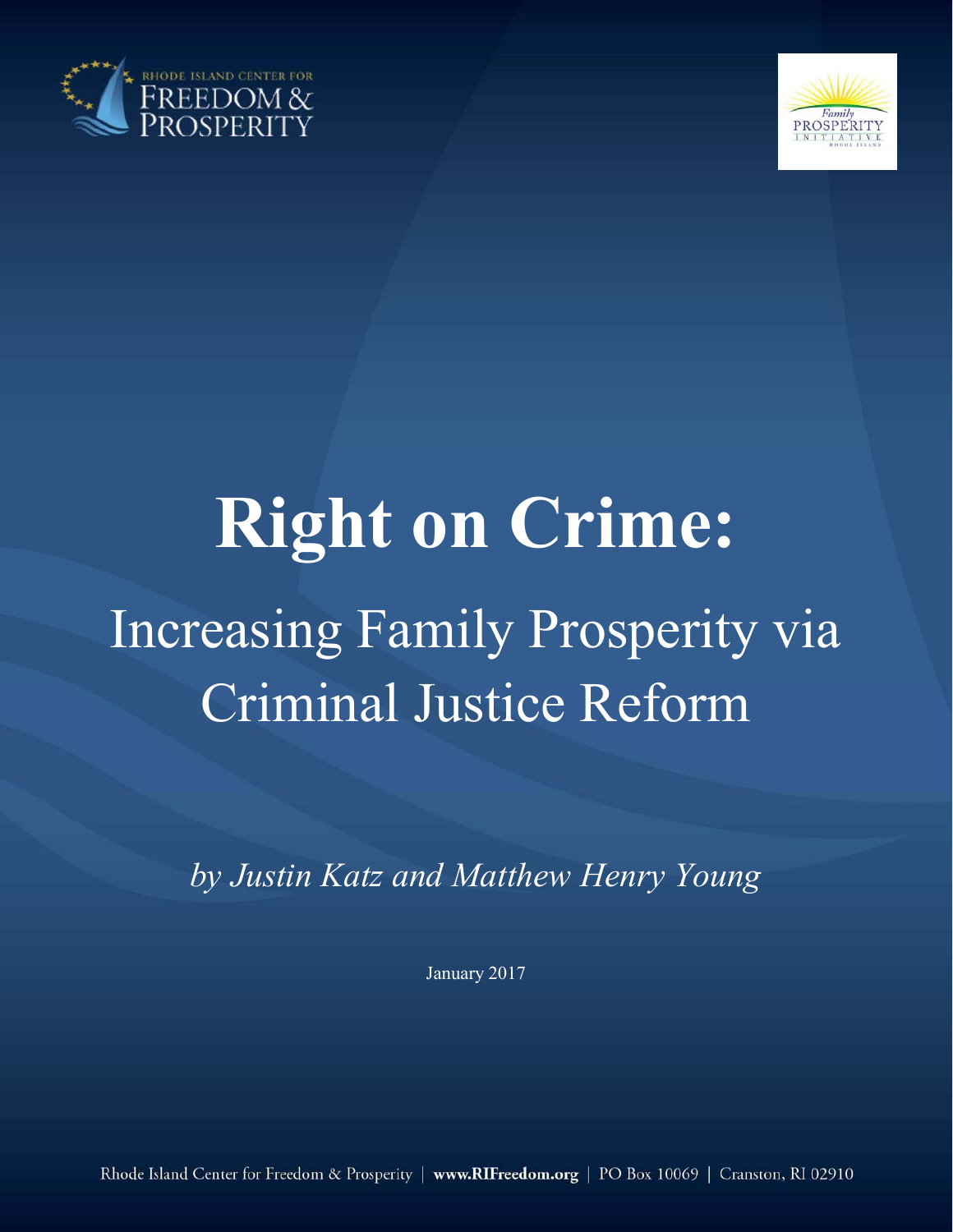

## A PRESSING NEED FOR REFORM

Many families seeking upward mobility and prosperity must first break the cycle of incarceration — a cycle that makes it nearly impossible for those caught up in it, ex-offenders in particular, to achieve productive lives for themselves and their families.

New national research shows that Rhode Island ranked just 48th on the 2016 Family Prosperity Index (FPI)<sup>1</sup> as well as just 48th on the Jobs  $\&$ Opportunity Index  $(JOI)<sup>2</sup>$  In December 2016, the RI Center for Freedom & Prosperity, in conjunction with its national partner, the American Conservative Union, issued a 52-page RI Family Prosperity report that highlighted contributing factors to our state's poor rankings across 57 indexes.

Among other things, the report suggests that Rhode Island has room to modernize and improve its criminal justice system. Reforms put forth as part of the state's Justice Reinvestment Initiative (JRI) and by other organizations can lessen the harmful consequences of over-incarceration for Ocean State families:

- **S0005:** to request that the state government continue to seek ways to help Rhode Islanders return to productive activity after having been convicted of crimes
- **S0006 & H5065:** to add dedicated funding to an intervention program for domestic abusers, to make supervision more effective and humane through increased training and assessment, with more emphasis on government-driven manipulation toward "pro-social behaviors"
- **S0007 & H5063:** to increase and expand the reimbursements for which victims of crime are

reimbursed by the state, for example reimbursing families for funeral expenses of deceased victims and expanding the time to report crimes.

- **S0008 & H5117:** to modify the rules related to probation and violations thereof by, for example, allowing a punishment of only time served in cases of technical violations of probation and giving judges more flexibility when sentencing for guilty or nolo contendere pleas
- **S0009 & H5128:** to expand the ability of the parole board to take into account parolees' circumstances and behavior before incarcerating them for violations (with flexibility in the duration) and to expand the impact statements required for corrections legislation
- **S0010 & H5064:** to allow the state judiciary to create a diversion program, enabling defendants to make restitution in ways other than prison terms, to give judges flexibility in handling the sanctions for complaints, and to expand programs for pre-trial risk screening
- **S0011 & H5115:** to remove fines over \$1,000 as an automatic trigger for designation as a felony ease automatic designations of misdemeanors and petty misdemeanors, with specific exceptions/differences for assault and larceny

Rhode Island's dismal overall circumstances will only be improved if policymakers and civil society leaders are willing to join together to pursue needed reforms, one issue at time, as highlighted in the state's FPI report. The status quo has obviously not been working for Ocean State families.

Outdated and overly harsh policies have done little to help Rhode Islanders and their families when it comes to criminal justice. Our policies have longterm consequences that ripple throughout time and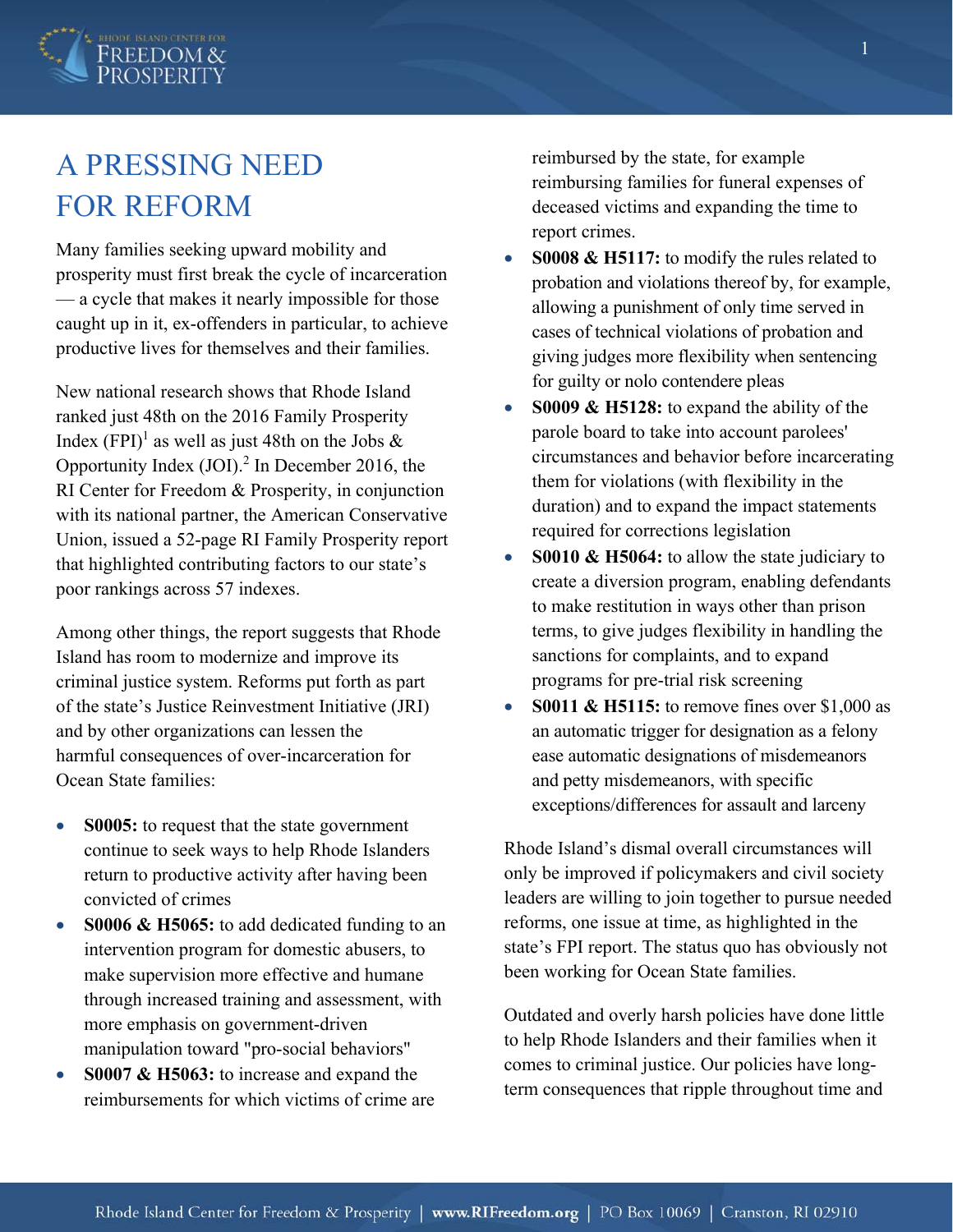

adversely affect children and families… generation after generation.

- x **Poor, minorities, disproportionately incarcerated.** African Americans and Latinos make up 55% of those sentenced to prison in Rhode Island<sup>3</sup> while accounting for merely 22% of the population.<sup>4</sup> Disproportionate levels of incarceration may reflect either a racially biased criminal justice system or increased rates of criminal activity among minority populations issues of concern in their own unique ways. Rhode Island has the 11th highest racial disparity rate between white and black residents.<sup>5</sup>
- x **Critical family members embroiled in criminal justice system.** Of incarcerated females, 58% are mothers, and 56% of incarcerated males are fathers — with an average of two children per inmate.<sup>6</sup> For every mother or father incarcerated, children are growing up without two parents, putting them at increased risk of poverty and the development of negative behaviors.
- x **No default criminal-intent statute.** Rhode Island's vast network of regulatory laws can be

an impossible challenge to navigate. Rhode Island statutes prevent the unlicensed ownership of billiard tables, proscribe the use of certain terms in labeling eggs, and much more placing residents at risk of unknowingly breaking the law and facing charges for innocuous actions.<sup>7</sup>

- x **Children of incarcerated parents trapped in cycle of crime and poverty.** The children of incarcerated parents are significantly more likely to experiment with drugs, be in poverty, or be imprisoned themselves later in life. $8$  The negative outcomes experienced by such children are disproportionately felt by minorities, due to the disproportionate rate of incarceration in minority groups (see figure below),<sup>9</sup> producing negative feedback loops in minority communities.
- **Probation.** Though Rhode Island has a low incarceration rate, it boasts the second-highest rate of probation in the United States. One in six adult African American males in Rhode Island is on probation.<sup>10,11</sup>
- **Overtaxed systems.** Probation officers are, on average, responsible for 116 active cases — not accounting for the 60% of probation cases that



#### **Incarcerated Parents by Race**

*Given disproportionate incarceration rates in minority communities, minority children are more susceptible to the risks facing children with parents in prison — shockingly so among black children.* 

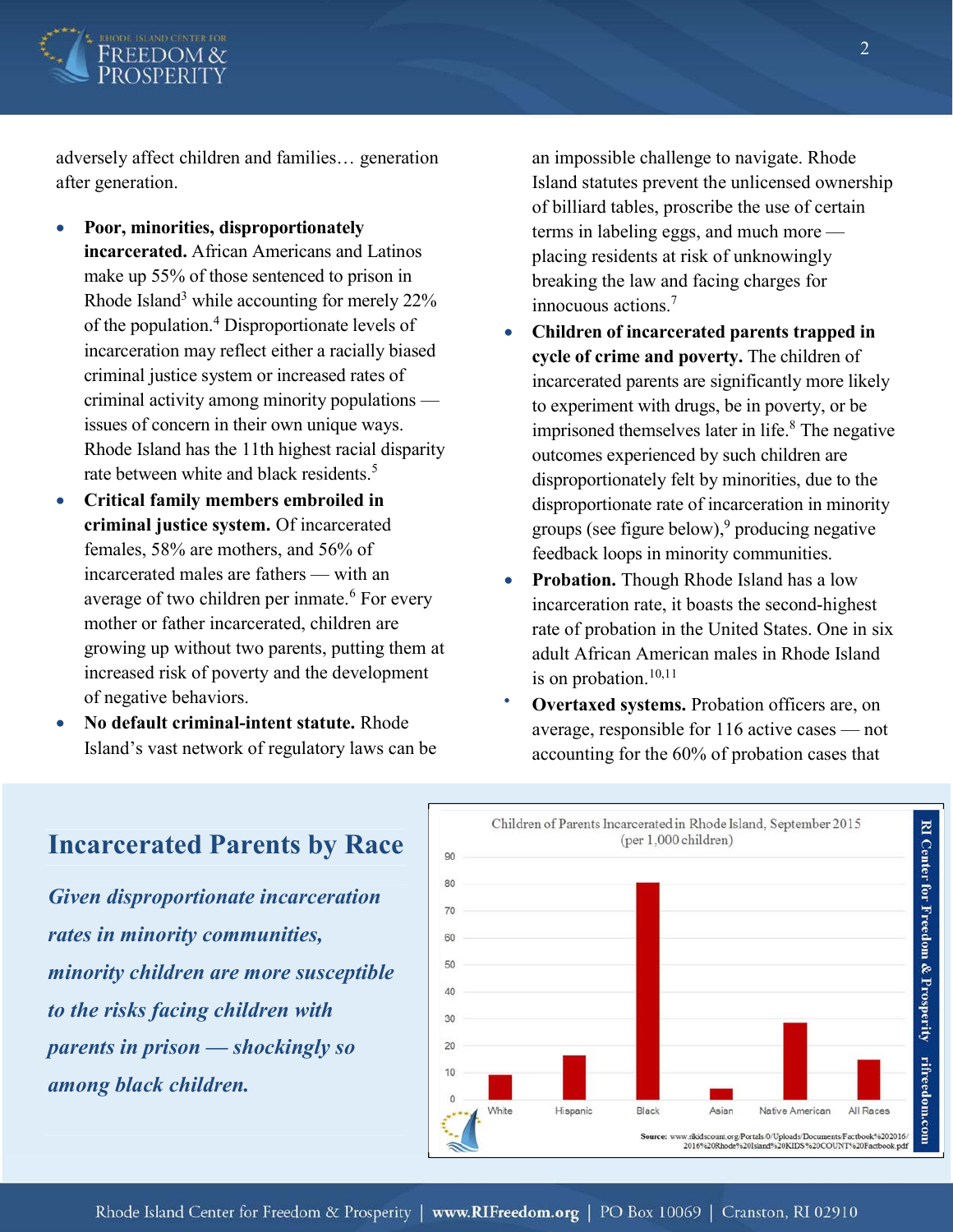

are not actively supervised. With such a high workload, it becomes increasingly unlikely that probation officers will be able to positively influence, guide, and supervise their cases.<sup>12</sup> The overburdened probation system is poorly equipped to reduce recidivism or effect positive change in communities. Of sentenced admissions to corrective institutions, 60% are the result of probation violations, with a significant proportion of those being the result of merely technical violations  $(29\%)$ <sup>13</sup>

Conservative approaches to law enforcement have often focused on retributive and deterrent-focused mechanisms, such as fines and imprisonment, as well as support for harsh sentences for various crimes. The stability of a legal system is dependent on trust and confidence that laws are applied and enforced in a just and equitable manner, and laws must be enforced if they are to carry any weight. However, incarceration and crime can have longterm effects on families that may, in some ways, exacerbate the very problems that criminal justice systems seek to address.

The need for a new approach to criminal justice policy has become a widespread bipartisan focus in recent years. The Texas Public Policy Foundation, for instance, has spearheaded a movement known as Right on Crime — which seeks to make the criminal justice system more responsive, transparent, and efficient.<sup>14</sup>

Incarceration affects not just the individuals incarcerated, but also their families and communities. In the long run, those who pass through the criminal justice system may fail to be fully reintegrated into society as they continue struggling to find jobs and to gather the social capital critical for long-term success. Meanwhile, the children of incarcerated parents suffer from poor educational outcomes and increased mental, emotional, and physical stresses and are at higher risk of poverty.<sup>15</sup> These factors make for a potent combination, inclining the children of incarcerated parents toward run-ins with the law.

National data shows that the children of incarcerated parents are five times more likely to commit crimes.16 The current criminal justice

#### **Half of Rhode Island Prisoners Arrested Again Within Three Years**

*Rhode Island does not succeed in setting released prisoners on a path to more productive lives.* 

*(Note: Percentages in column labels are FPI rankings, not rankings of the chart's subject matter.)*

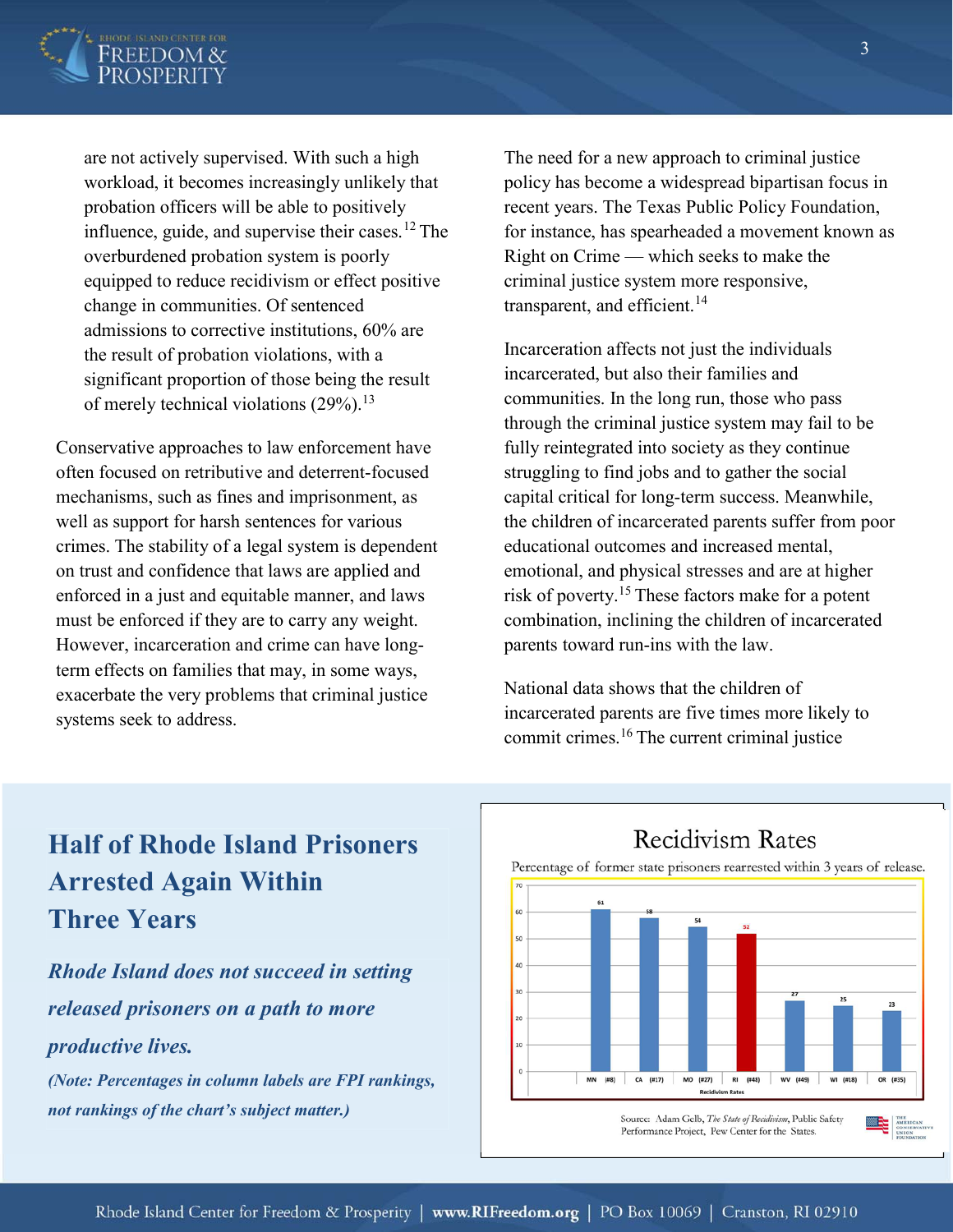

system may have inadvertently created a two-tiered class system, with those in poverty committing crimes at higher rate, and crime driving families into poverty.

Our criminal justice system is in desperate need of reform. Stable families play a critical role in society. Extensive research, such as that in the FPI, demonstrates that intact families provide myriad benefits to family members, their surrounding communities, and more. Two-parent households are less likely to raise children in poverty and more likely to provide consistently better educational, economic, and social opportunities.

Unfortunately, a prison-centric, excessively punitive approach to policing and law enforcement separates families, destabilizes communities, and undermines trust between community members and law enforcement officers. Widespread reforms may be necessary if Rhode Island's criminal justice system is to produce better outcomes.

## RHODE ISLAND'S CURRENT CONDITION

Compared with other states across America, Rhode Island tends to be a safe place. As American Conservative Union criminal justice expert David Safavian reported at a January 17, 2017, forum for the Family Prosperity Index (FPI), Rhode Island is well below average when it comes to the violent crime rate and below average for property crimes.<sup>17</sup>

Given that context, it isn't surprising Rhode Island has the *lowest* incarceration rate in the country. It is surprising, however, that the Ocean State's probation and parole rate is fourth highest. That, in

turn, leads to a high rate of recidivism, with 52% of former prisoners re-arrested within three years.

As researchers find to be true with other government programs, Rhode Island's cost to supervise and provide services to prisoners and parolees is high (over \$58,000 per prisoner). One might conclude that the state has an institutional bias against letting go of residents once they fall within its net of supervision.

That approach may serve the bureaucracy's bottom line, but it does not serve prisoners or their families.

## PUBLIC POLICY SOLUTIONS

Our research suggests a number of areas in which traditional approaches to policing and law enforcement might be reconsidered in order to effect positive change in Rhode Island's criminal justice system.

Sensible reforms must acknowledge two points. First, laws must be enforced, and criminals should be brought to justice. Incarceration is well warranted in many cases, especially when dealing with lawbreakers who pose an immediate threat to others. Second, we must recognize that crime issues are often multi-generational problems with deepreaching roots in the socioeconomic and familial environments in which individuals are placed. A comprehensive approach to policing and criminal justice ought to consider these variables.

Many of these issues were addressed in a package of legislation known as the Justice Reinvestment Initiative (JRI) during the 2016 session of the Rhode Island General Assembly and reintroduced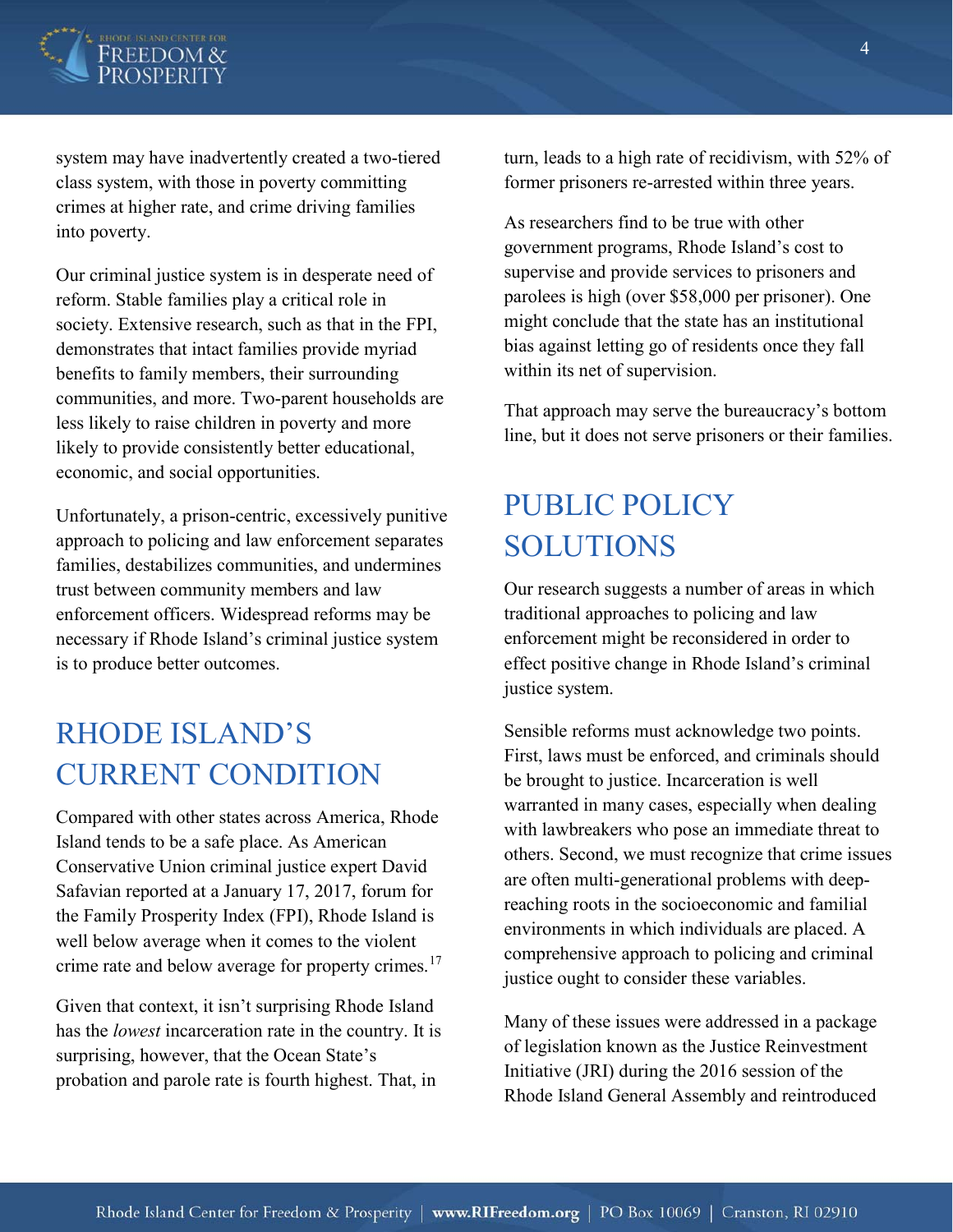

this year. The bipartisan JRI package of bills unanimously passed the state's Senate both in committee and on the floor. It should be noted that the JRI resulted from a lengthy research effort spearheaded by the governor's Criminal Justice Reinvestment Working Group and the bipartisan Council of State Governments.

This working group, established by gubernatorial Executive Order #15-11 on July 7, 2015,<sup>18</sup> consisted of a comprehensive list of Rhode Island criminal justice stakeholders from law enforcement, the courts, corrections officers, probation and parole officers, criminal defense attorneys (both public and private), and community leaders.

However, the legislative session ended without the bills' making it to committee hearings in the House of Representatives, despite broad bipartisan support for the initiative.<sup>19</sup>

#### Probation Reform

Rhode Island has, commendably, reduced its inmate population, and channeled many individuals into probation, allowing them to continue to live as part of their families and communities. However, Rhode Island's probation system remains woefully understaffed and under-supported, with only 40% of cases actively supervised and each probation officer responsible for over 100 active cases.

Probation officers are unable to provide the sort of meaningful supervision that could reduce recidivism rates and give increased oversight to high-risk probationers. Without effective oversight, probation is the equivalent of giving a mostly free pass to convicted criminals; with effective oversight, it can be a powerful way to restore

wayward individuals as productive members of their communities.

The JRI package of bills takes steps to do just this. Senate bill S0009 would, among other things, expand eligibility requirements for medical parole to allow terminally ill and incapacitated inmates to be placed on parole at an earlier date.<sup>20</sup> Senate bills S0006 and S008 specify increased oversight and stricter standards for parole and probation supervision. $21, 22$ 

#### Sentencing reform

Rhode Island sentencing guidelines should be rewritten to ensure that we are not needlessly imprisoning criminals who are not a threat to society at large. Nonviolent criminals and those who have been determined to pose minimal risks to others should pay fines, be directed into community service or restitution programs, or otherwise redirected away from a potentially harmful, unproductive, and costly prison environment.

For those convicted of minor infractions, a prison stay can surround them with serious criminals, perhaps negatively influencing them. Additionally, imprisoning an inmate for a single year can cost Rhode Island taxpayers nearly \$50,000, according to a study by the Vera Institute for Justice.<sup>23</sup> A broad approach to sentencing reform could also include options to redirect non-violent criminals to drug or substance abuse rehabilitation programs, community service programs, or other alternatives to prison.

Again the JRI package addresses this issue. Senate bill S0011 raises the sentencing limits at which crimes must be designated as misdemeanors or felonies.24 Senate bill S0010 would allow the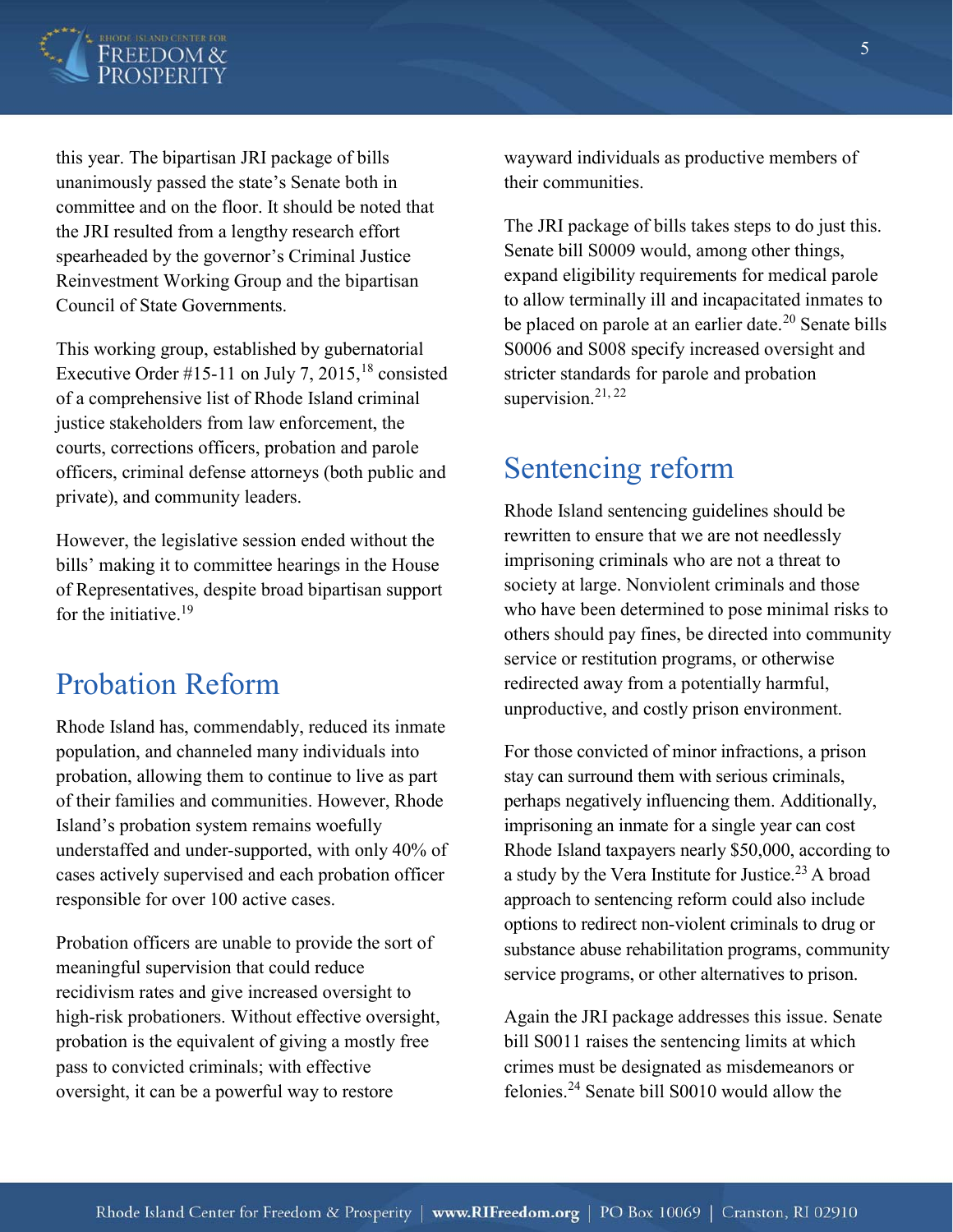

Superior Court to divert certain defendants to substance abuse rehabilitation or therapy programs instead of incarceration.<sup>25</sup>

#### *Mens Rea* Reform

Rhode Island's penal code should include a default *mens rea* provision, holding that if a statutory law does not formally state otherwise, prosecutors must prove criminal intent in order to convict an accused citizen. Without this provision, Rhode Island citizens are at risk of arrest, prosecution, and even conviction for innocently pursuing behaviors that are not inherently wrong, including actions as innocuous as trading workout tips or rebuilding cars.

A criminal-intent provision, such as those introduced in the Rhode Island House of Representatives during the 2012 session and the Senate during the 2013 session would protect Ocean State residents from needless prosecution, and redirect law enforcement and judiciary time and efforts to addressing serious crimes.<sup>26, 27</sup>

#### Overcriminalization

In concordance with *mens rea* and criminal intent reform, RI statutory law should be reviewed to remove foolish, outdated, and oppressive regulations. A survey of Rhode Island statutes reveals a vast number of such laws, as highlighted in a 2013 *GoLocalProv* article and the Rhode Island Center for Freedom and Prosperity's 2013 report.<sup>28, 29</sup>

Such outdated and overbearing laws create a complicated and overreaching legal bureaucracy that endangers innocents, restricts freedoms, and needlessly wastes law enforcement resources. Furthermore, overbearing regulations — such as

those requiring expensive licenses to work as a personal trainer or hairdresser — significantly curtail the abilities of reformed criminals or the impoverished to begin their own businesses, become financially independent, or pursue rewarding alternative careers.

### ACTIONS

The Center recommends for immediate consideration and adoption:

- A default "criminal intent" provision in statutory law to protect Ocean State citizens from unwarranted prosecution and harassment
- $\bullet$  The six-bill criminal justice reform package introduced again in 2017 on the recommendation of the bipartisan Justice Reinvestment Working Group and the Council of State Governments. These bills stipulate more-flexible standards for incarcerating those on parole or probation, additional oversight mechanisms, and the ability to redirect certain individuals to substance abuse or mental health rehabilitative facilities.
- An immediate review of Rhode Island statutory law to remove unnecessary and oppressive rules and regulations. An overly restrictive and complicated regulatory regime places Rhode Island citizens at risk of violating laws by taking otherwise harmless actions and severely hampers the ability of the poor and disadvantaged to improve their standard of life through entrepreneurship and hard work. A comprehensive approach to crime, informed by the best research available, must prioritize keeping families together, and creating opportunities for upward economic mobility. An oppressive regulatory system does neither.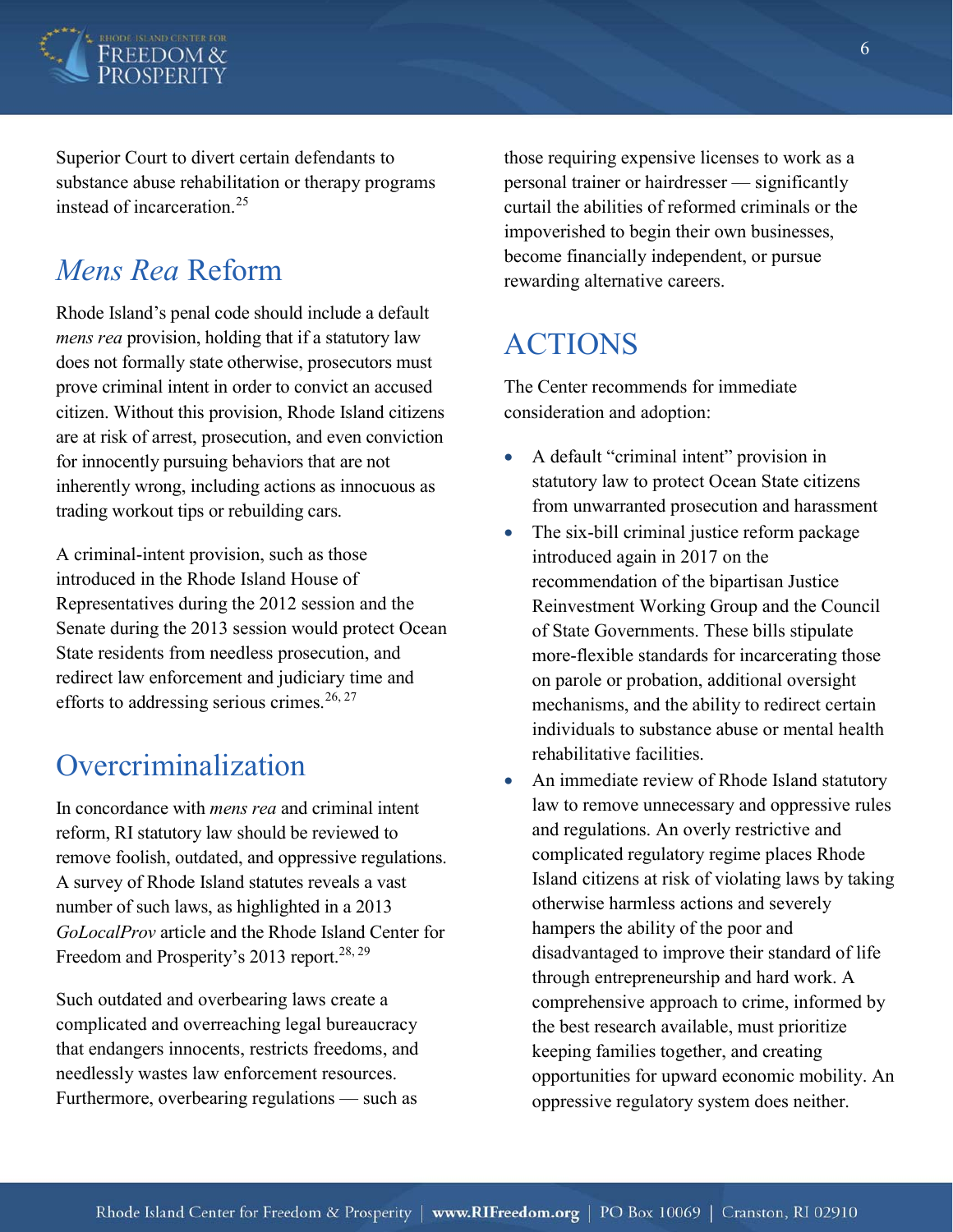

- <sup>1</sup> Warcholik, Wendy P., and J. Scott Moody. "Rhode Island Family Prosperity Index 2016." December 2016. Available at: http://www.rifamilies.org (Accessed 1/25/17.)
- <sup>2</sup> Rhode Island Center for Freedom & Prosperity. "Jobs & Opportunity Index (JOI)." Available at: http://rifreedom.org/joi (Accessed 1/25/17.)
- <sup>3</sup> Rhode Island Department of Corrections. "Fiscal Year 2016 Annual Population Report." October 2016. Available
- at: http://www.doc.ri.gov/administration/planning/docs/FY16%20Population%20Report.pdf (Accessed 1/25/17.) 4 U.S. Census. "QuickFacts: Rhode Island." Available at: http://www.census.gov/quickfacts/table/PST045215/44 (Accessed 1/25/17.)
- <sup>5</sup> The Sentencing Project. "Criminal Justice Facts: State-by-State Data." Available at:
- http://www.sentencingproject.org/the-facts/#rankings?dataset-option=BWR (Accessed 1/25/17.) 6 Ibid. note 1.
- <sup>7</sup> Rhode Island Center for Freedom & Prosperity. "Protecting Citizens from Unjust Prosecution: Why Rhode Island needs a Default Mens Rea Provision." April 2013. Available at: http://rifreedom.org/wp-content/uploads/Mens-Rea-Brief-2013-Final.pdf (Accessed 1/25/17.)
- 8 Sparks, Sarah D. "Parents' Incarceration Takes Toll on Children, Studies Say." February 24, 2015. *Education Week.* Available at: http://www.edweek.org/ew/articles/2015/02/25/parents-incarceration-takes-toll-on-childrenstudies.html (Accessed 1/25/17.)
- 9 Rhode Island Kids Count. "2016 Rhode Island Kids Count Factbook." Available at: http://www.rikidscount.org/Portals/0/Uploads/Documents/Factbook%202016/ Racial%20Ethnic%20Disparities%202016.pdf (Accessed 1/25/17.)
- <sup>10</sup> The Council of State Governments Justice Center. "Rhode Island." Available at: https://csgjusticecenter.org/jr/ri/ (Accessed 1/26/17.)
- <sup>11</sup> The Council of State Governments Justice Center. "Justice Reinvestment in Rhode Island: Analysis and Policy Framework." June 2016. Available at: https://csgjusticecenter.org/wp-content/uploads/2016/06/ JusticeReinvestment\_RhodeIsland.pdf (Accessed 1/26/17.)
- 12 Gregg, Katherine. "Rhode Island to Review Prison, Parole, Probation Systems." *Providence Journal.* July 7, 2015. Available at: http://csgjusticecenter.org/jr/media-clips/r-i-to-review-prison-parole-probation-systems/ (Accessed 1/26/17.)
- $13$  Ibid. note 11.
- <sup>14</sup> Right on Crime. "Statement of Principles." Available at: http://rightoncrime.com/statement-of-principles/
- (Accessed 1/26/17.)
- <sup>15</sup> Ibid. note 8.
- <sup>16</sup> Mosely, E. "Incarcerated Children of Parents in Prison Impacted." Texas Department of Criminal Justice. July 6-12, 2008. Available at: https://www.tdcj.state.tx.us/gokids/gokids\_articles\_children\_impacted.html (Accessed 1/26/17.)
- <sup>17</sup> Safavian, David H. "Criminal Justice Reform and the Effects on the Family." Presentation at the Family Prosperity Initiative forum, slides 8 and nine. January 17, 2017.
- <sup>18</sup> Raimondo, Gina."Executive Order 15-11: Establishing the Justice Reinvestment Working Group." July 7, 2015. Available at: http://www.governor.ri.gov/documents/orders/ExecOrder15-11\_07072015.pdf (Accessed 1/26/17.)
- <sup>19</sup> Pina, Alisha A. "Killing criminal justice reform: R.I. Speaker rules (and don't forget it)." June 28, 2016. Available at: http://www.providencejournal.com/news/20160628/killing-criminal-justice-reform-ri-speaker-rules-and-dontforget-it (Accessed 1/26/17.)
- <sup>20</sup> McCaffrey, Michael J. "2017 S 0009: Relating to Criminals Correctional Institutions Parole, Medical Parole, Community Confinement, and Correctional Impacts." January 11, 2017. State of Rhode Island General
- Assembly. Available at: http://webserver.rilin.state.ri.us/BillText17/SenateText17/S0009.pdf (Accessed 1/26/17.) 21 McCaffrey, Michael J. "2017 S 0006: Relating to Criminal Procedure Corrections Batterers Intervention Programs and Probation Supervision." January 11, 2017. State of Rhode Island General Assembly. Available at:<br>http://webserver.rilin.state.ri.us/BillText17/SenateText17/S0006.pdf (Accessed 1/26/17.)
- <sup>22</sup> McCaffrey, Michael J. "2017 S 0008 Substitute A: Relating to Criminal Procedure Sentence and Execution."